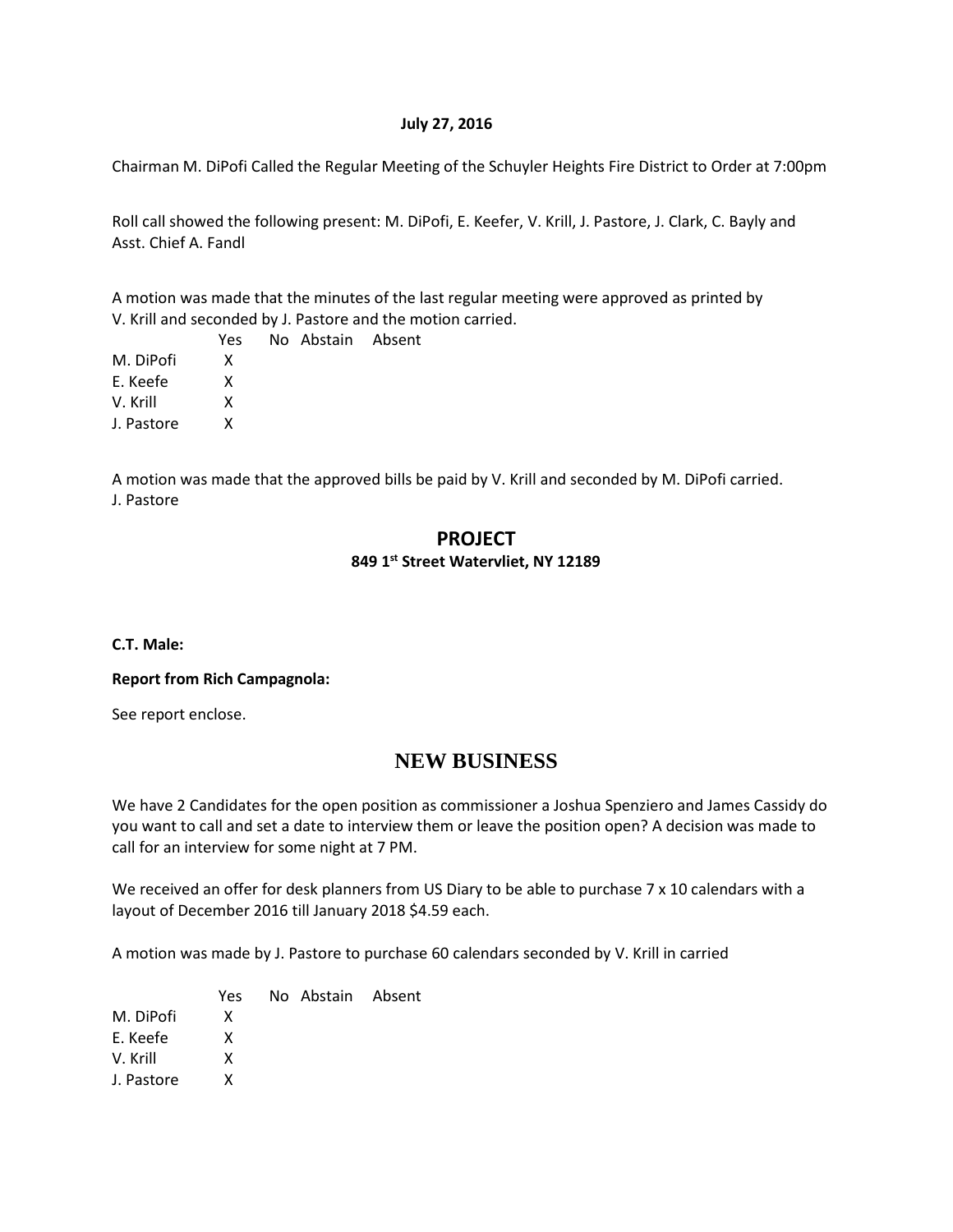## **CHIEF'S REPORT**

### **See enclose report given by 2nd Asst. Chief A Fandl:**

Myself, N. Gingeresky and S. Blais would like to take a free training class for crude and ethanol foam training at Middlesex County Fire Academy in be able to take one of the vehicles.

A motion by J. Pastore to allow the three of them to go and turn in any expenses for food and travel etc. as per our travel policy, seconded by V. Krill carried

|            | Yes | No Abstain Absent |  |
|------------|-----|-------------------|--|
| M. DiPofi  | x   |                   |  |
| E. Keefe   | x   |                   |  |
| V. Krill   | x   |                   |  |
| J. Pastore | x   |                   |  |
|            |     |                   |  |

A motion to adopt a Resolution for out of State Training and Travel was made by M. DiPofi seconded by V. Krill carried.

|            | Yes | No Abstain Absent |  |
|------------|-----|-------------------|--|
| M. DiPofi  | X   |                   |  |
| E. Keefe   | x   |                   |  |
| V. Krill   | x   |                   |  |
| J. Pastore | x   |                   |  |

I notified M. DiPofi about car 46 having a stone kicked up and chip the front windshield and it is scheduled for repair

I would like to order 4 shields for our junior firefighters so we can distinguish them from our other firefighters they are roughly 30 some dollars.

A motion was made by M. DiPofi to purchase them seconded by V. Krill and carried

|            | Yes | No Abstain Absent |  |
|------------|-----|-------------------|--|
| M. DiPofi  | x   |                   |  |
| E. Keefe   | x   |                   |  |
| V. Krill   | x   |                   |  |
| J. Pastore | x   |                   |  |
|            |     |                   |  |

As you see in front of you papers of finance lease which is like a long to purchase some air packs, cylinders and masks as per the quote under state contract from MES. I would like to know if you want me to search into this so I can update the price of \$125,000. J. Clark reminded us that we would have to set up a bond resolution to put it out for vote to the taxpayers, I will work on the resolution send it to Earl do all the proper paperwork so we can try to get election in the September time frame. Motion by E. Keefer to go ahead the project seconded by V. Krill in carried.

|                                        | Yes | No Abstain Absent |  |
|----------------------------------------|-----|-------------------|--|
| M. DiPofi                              | X   |                   |  |
| E. Keefe                               | x   |                   |  |
| V. Krill                               | x   |                   |  |
| $\mathbf{1}$ . The set of $\mathbf{1}$ |     |                   |  |

J. Pastore X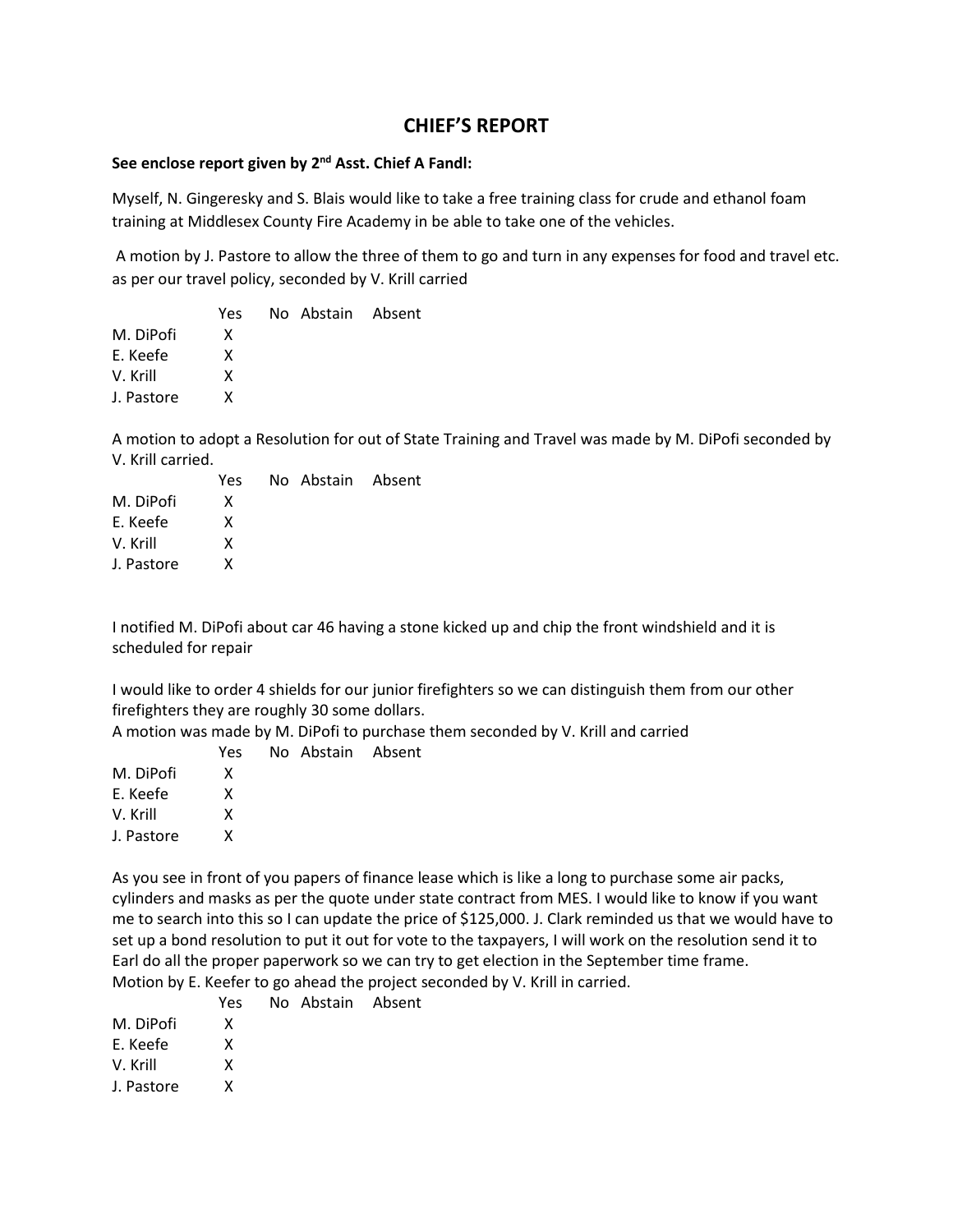I would like to go into executive session about a personnel matter.

A motion by V. Krill to go into executive session seconded by J. Pastore at 7:33 PM A motion by V. Krill to exit executive session and seconded by J. Pastore at 8:18 PM

We need to ratify and confirm a motion by J. Pastore to pay to the company \$500 for some special cleanup inside and outside of the building seconded by V. Krill and carried.

 Yes No Abstain Absent M. DiPofi X E. Keefe X V. Krill X J. Pastore X

The last thing I have is that the fire reports for the first half of 2016 has been sent in and we received notification that they received

# **REPORTS**

**V. Krill:** Nothing at This Time

#### **J. Pastore:**

I would just like to ask J. Clark if it's okay to have a craft fair held by the company across to Street when DEC is done Jack said there is no reason why they put

**E. Keefer:** Nothing at This Time

**M. DiPofi:** Nothing at This Time

**C. Bayly:** Nothing at This Time

#### **J. Clark:**

The foil papers are finished only thing I have left is to check to make sure there is no confidentiality information in them before sending them

About the for the existing building I have contacted people and get a quote which could cost between 1000 and \$1300 to let us know the value of the building if we decide to sell it

I sent an email to Pete Barry about the interest in using the building for EMS but having got any reply back yet.